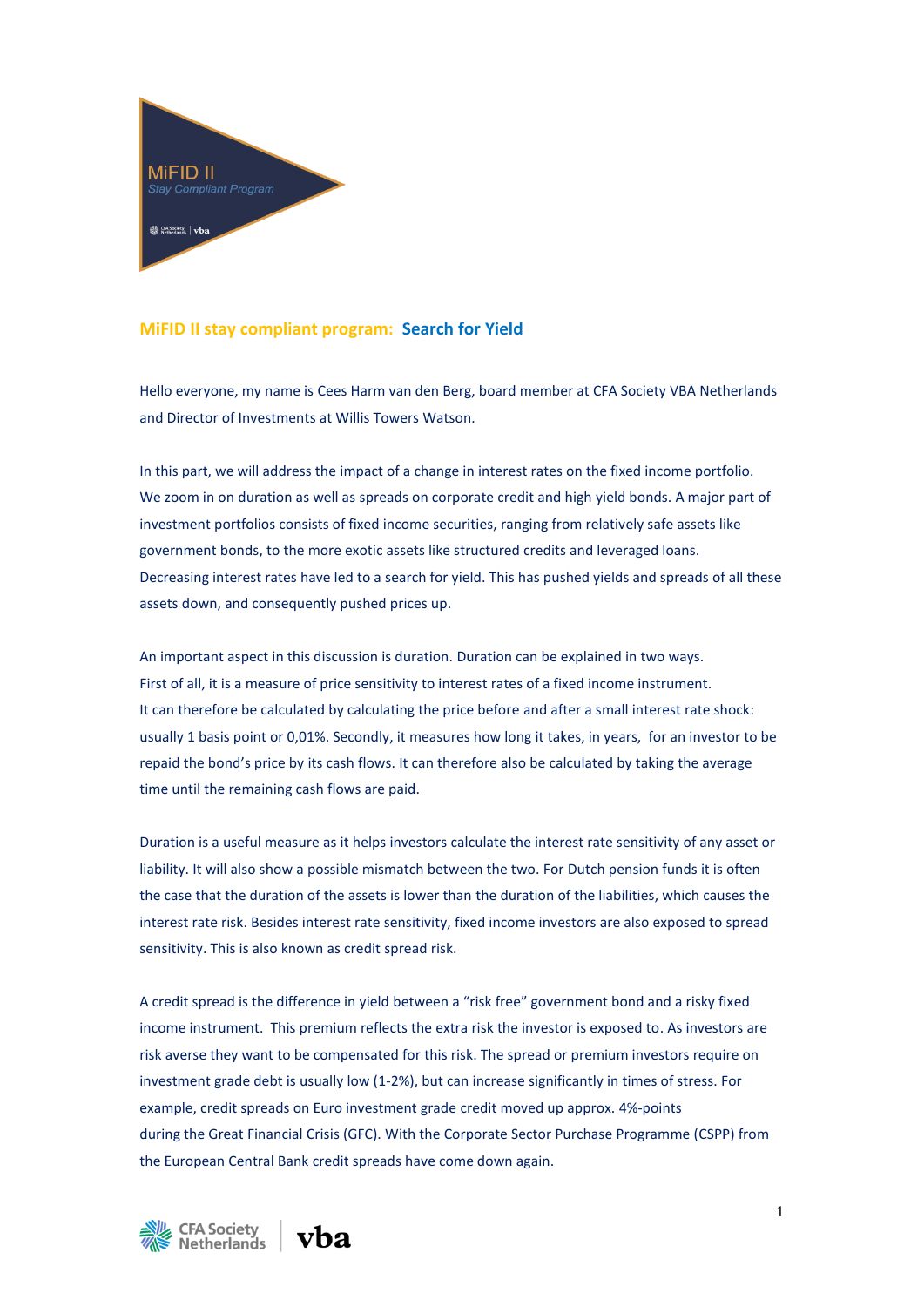

Spreads on high yield credit are higher, reflecting the higher risk. These spreads have also come down as the search for yield pushes all yields down. Sensitivity of debt prices to spread levels can be measured similarly to duration for interest rates, often referred to as spread duration.

Monetary policy of central banks and the resulting search for yield have pushed interest rates and credit spreads down and prices up to historically high levels. There is considerable risk for investors in rising rates. Investors usually have a large proportion of their portfolio in debt: government debt for capital preservation or interest rate hedging, and corporate debt, for additional return.

But as yields have decreased, investors have also moved down the capital structure to higher yielding debt. This has caused the total credit spread risk in portfolios to be substantially higher than in the past. When the economy starts overheating, central banks need to increase interest rates. This can cause financing costs of companies to increase. Despite the positive impacts of an accelerating economy for companies, this might result in rising credit spreads as markets anticipate a higher chance companies will default in the near future, due to higher financing cost and decreasing revenues. Holders of corporate debt and especially high yield debt will experience large declines in portfolio values, in line with the spread duration of the portfolio.

Government bonds will also decrease in value, but as these have less spread duration, the impact is usually smaller. Also, government bonds are often used to hedge the interest rate risk in liabilities, thereby the decreasing market value is offset by the decreasing value of the liabilities.

Hello everyone, my name is Jacco Heemskerk. I am a board member at CFA Society VBA Netherlands and Head of Investment at Willis Towers Watson.

In this part I will discuss risk arising from the search for yield.

Interest rates in developed markets have been coming down for a long time now and many investors expect rates to remain lower for longer. Lower rates are challenging for investors who target sufficiently high returns. Think of pensioners that depend on the investment performance of pension funds. Or insurance companies for their income.

Interest rates remain at historic lows and the economy is moving towards the end of the cycle.



---

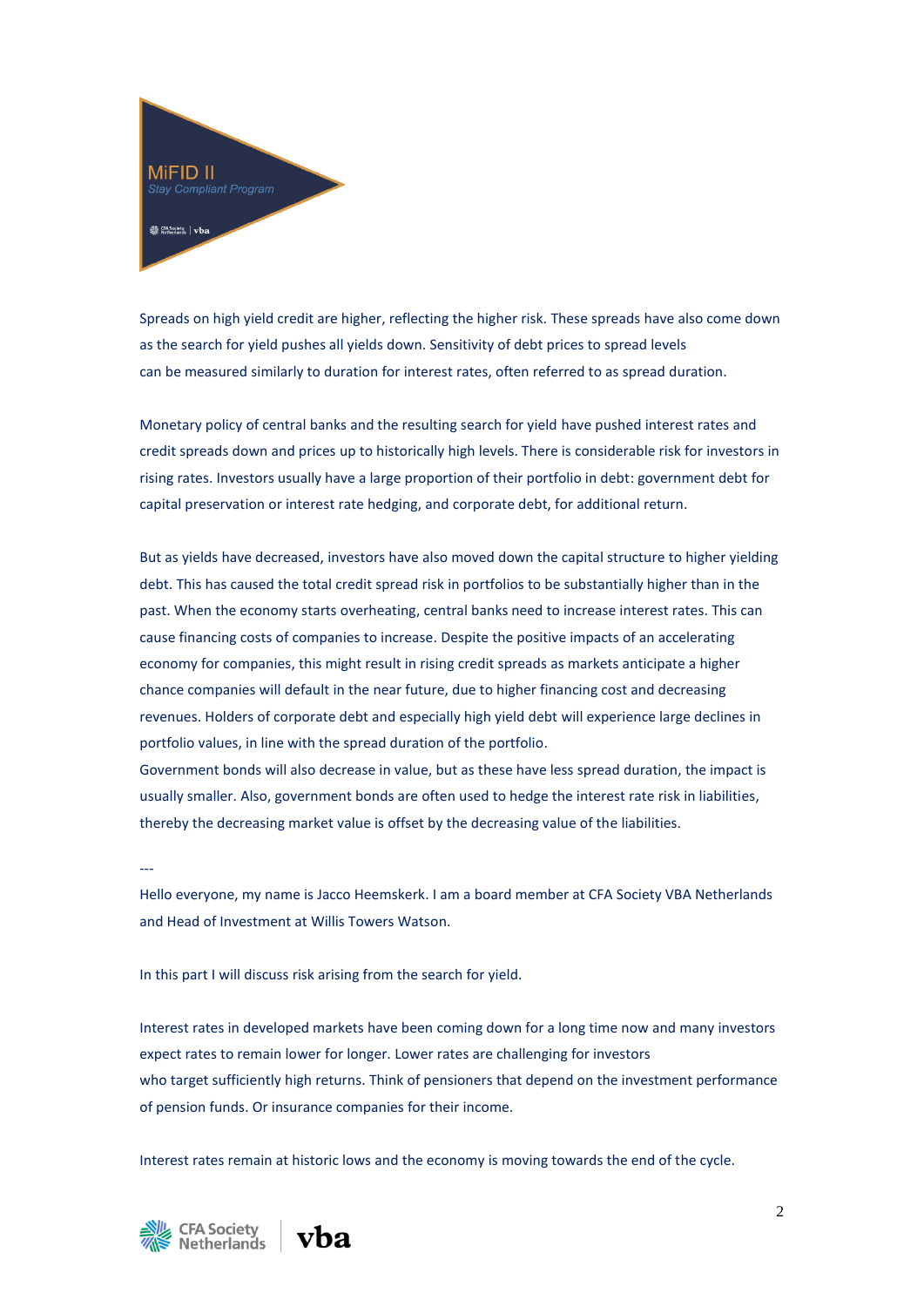

Investors respond by reverting to alternative strategies and asset classes. By doing so, they hope to capture alternative risk premiums.

What do I mean by risk premiums?

Investors expect risk to be rewarded. This translates into expected positive returns over time. Sovereign debt, think of Dutch government bonds, can be viewed as 'risk-free'. Typically most other assets classes are priced at a 'risk premium' over the nominal risk free return. So for instance, the expected returns for credit, high yield and emerging market debt are based on the risk free rate of return plus a credit risk premium. For more illiquid asset classes, such as private loans or mortgages, an illiquidity premium is added. Contrary to this, returns on inflation linked bonds can be calculated by adding their real return, plus expected inflation, and inflation risk premium.

We are currently in a low yield environment with record amounts of sovereign fixed income products having negative yields. These low yields, being the inverse of high valuations for fixed income, are partly due to loose monetary policy and solvency regulation.

But not only fixed income as an asset class has become expensive. Many publicly listed asset classes, including equities, corporate credit and listed real estate, have seen valuations increase. As a result of these valuations, relative of course to the financial markets outlook, investors may expect modest returns in the years to come. So, there is yield scarcity in the market and it is likely to worsen in a scenario where central banks become even more accommodative.

For that reason investors are increasingly broadening their scope in their search for yield. Initially they looked at listed alternatives, corporate credit, high yield debt, emerging market debt and commercial real estate. By now these asset classes too have become richly priced compared to their own history.

Investors therefore are increasingly forced to accept higher risk in return for yield. They have turned to private and more illiquid markets. Examples are disintermediation assets such as balance sheet replacement, bank capital trades, residential mortgages, residential and commercial bridge financing, consumer debt and trade finance. Also insurance linked securities such as catastrophe bonds and weather bonds fit this description.



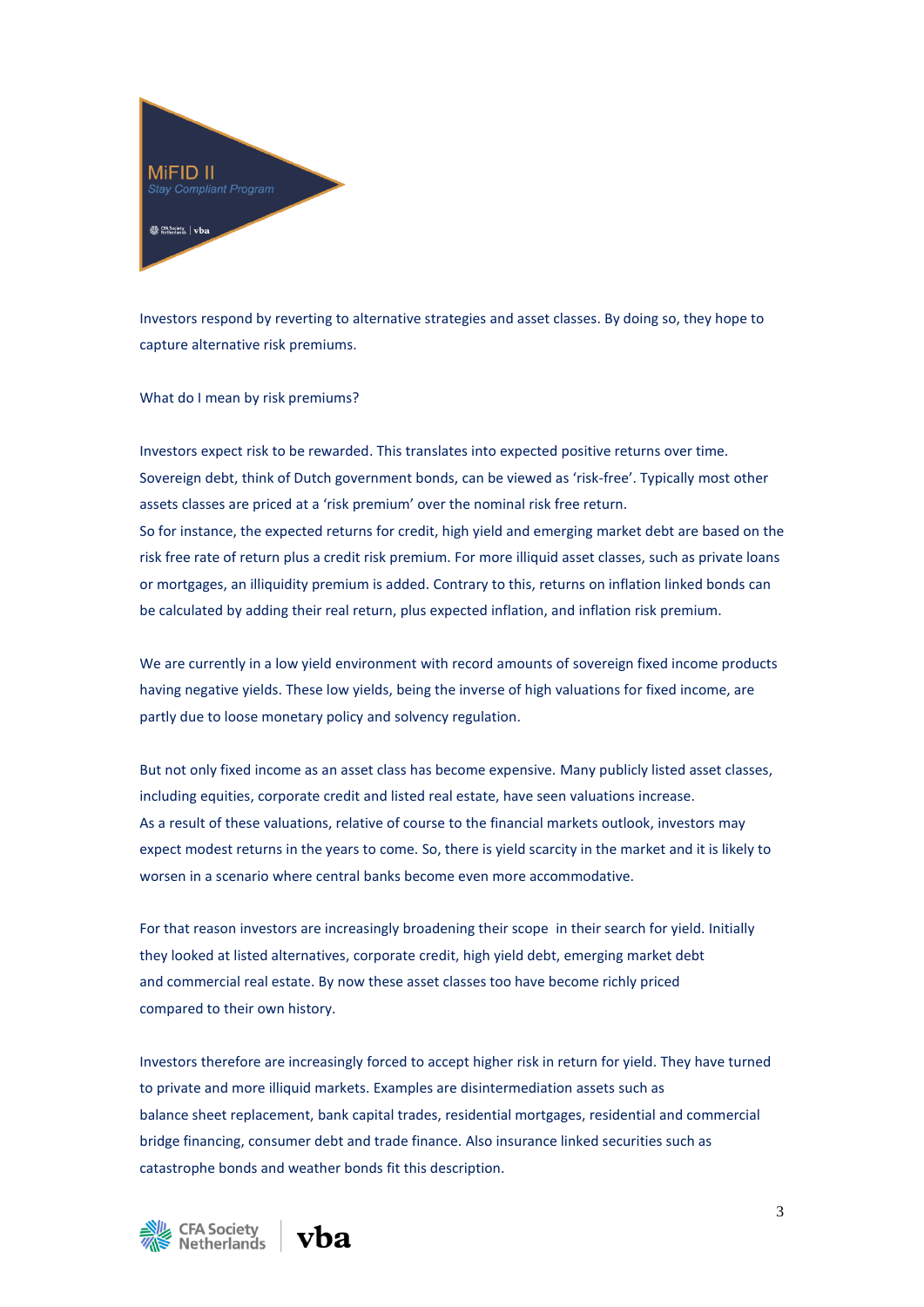

In itself these assets are all part of the investable universe. They may provide an attractive yield by picking up illiquidity premium and may well have a diversification benefit. However, they should fit the asset owner's investment beliefs and the asset manager should have the knowledge & competencies as well as sufficient governance budget. This governance budget relates to the financial means required to accommodate an organizational set-up, with sufficient knowledge, experience & competencies of its staff, for the board of trustees to remain in control when adding illiquid assets to the portfolio.

Alternative assets also come at a cost and there are several risks an investor should bear in mind. These markets are private, traded volumes are lower and price discovery is less efficient than in many public markets. Private markets suffer from information asymmetry to a larger extent than public markets, certainly more than highly liquid markets such as U.S. equities. Pricing is not continuous, leading to lower observable volatility. So called illiquidity risk is especially prevalent in times of market turmoil. Investors can get stuck in an asset class or have to accept a deep discount to trade out of the asset class.

Subscription and redemption of illiquid funds is different from funds invested in more liquid markets. Entry and exit could both take considerable time and price impact may be significant. In contrast, more conservative highly liquid short term government debt can rise in value during times of crisis.

Many alternative assets have higher degrees of complexity. This is also a risk factor that needs to be taken into consideration and the investor should have the proper governance budget for it. The search for yield can also lead to investments in undeserving companies, whether equity or debt securities. Leverage in the system will increase and this may result in a typical boom and bust cycle. So, the search for yield could undermine financial stability.

Due to the lack of continuous pricing, less liquid fixed income products such as residential mortgages, may not move in sync with more liquid benchmark products. If such product is part of a matching portfolio of a pension fund, this may lead to less than perfect duration hedges.

Final risk that may surface has to do with the mandate given to the investment manager.



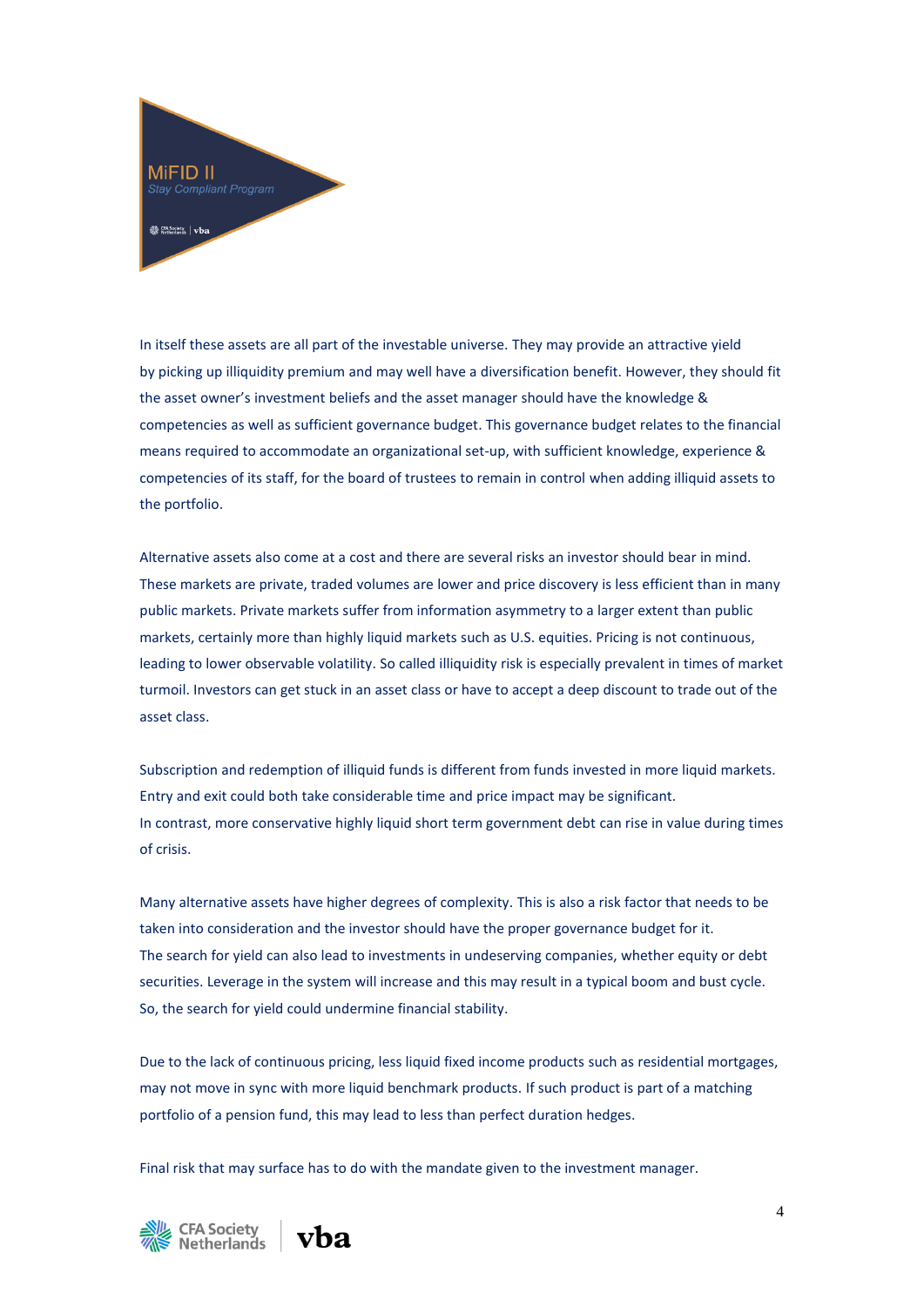

It may be required to give managers more degrees of freedom to best manage in a challenging environment for that market, for example allowing managers to make active credit and sectors calls, and allowing some to take active short positions. This may impact solvency requirements for institutional investors like insurance companies, banks and pension funds. Risks may be mitigated by staying higher in the capital structure, being aware of subordinated lending at an advanced part of the credit cycle, and implementing a bias portfolios towards secured, collateral backed securities.

--

In this part I will discuss the liquidity aspects of the search for yield.

As discussed in the previous section private and illiquid markets can offer attractive returns. It should be noted though that these asset classes are by definition less liquid than many publicly listed asset classes like equities or fixed income products.

For institutional investors like insurance companies and pension funds, liquidity and, linked to that, capital requirements, determine the appetite towards illiquid assets. These investors require liquidity to pay out pensioners, for cash expenses and collateral requirements for derivative overlays. Solvency requirements curb the ability of insurance companies and pension funds to invest in certain illiquid assets.

A portfolio of residential mortgages, unlisted real estate, infrastructure debt or private equity may take time to liquidate. Depending on supply-demand dynamics there may also be a price impact. Given their long term horizon, many institutional investors can sustain periods of market turbulence and therefore cash-in on the illiquidity premium. There may be situations where a less liquid component of the portfolio becomes problematic. This could be the case when a pension fund decides to terminate its activities and transfer its assets to a third party provider. In this situation either a mark-to-market valuation needs to be given to the assets or the assets need to be converted into cash. It may prove difficult to do this, and this adds risk exposure to the transaction.

Another aspect of liquidity problems surfaced recently with open ended investment funds.